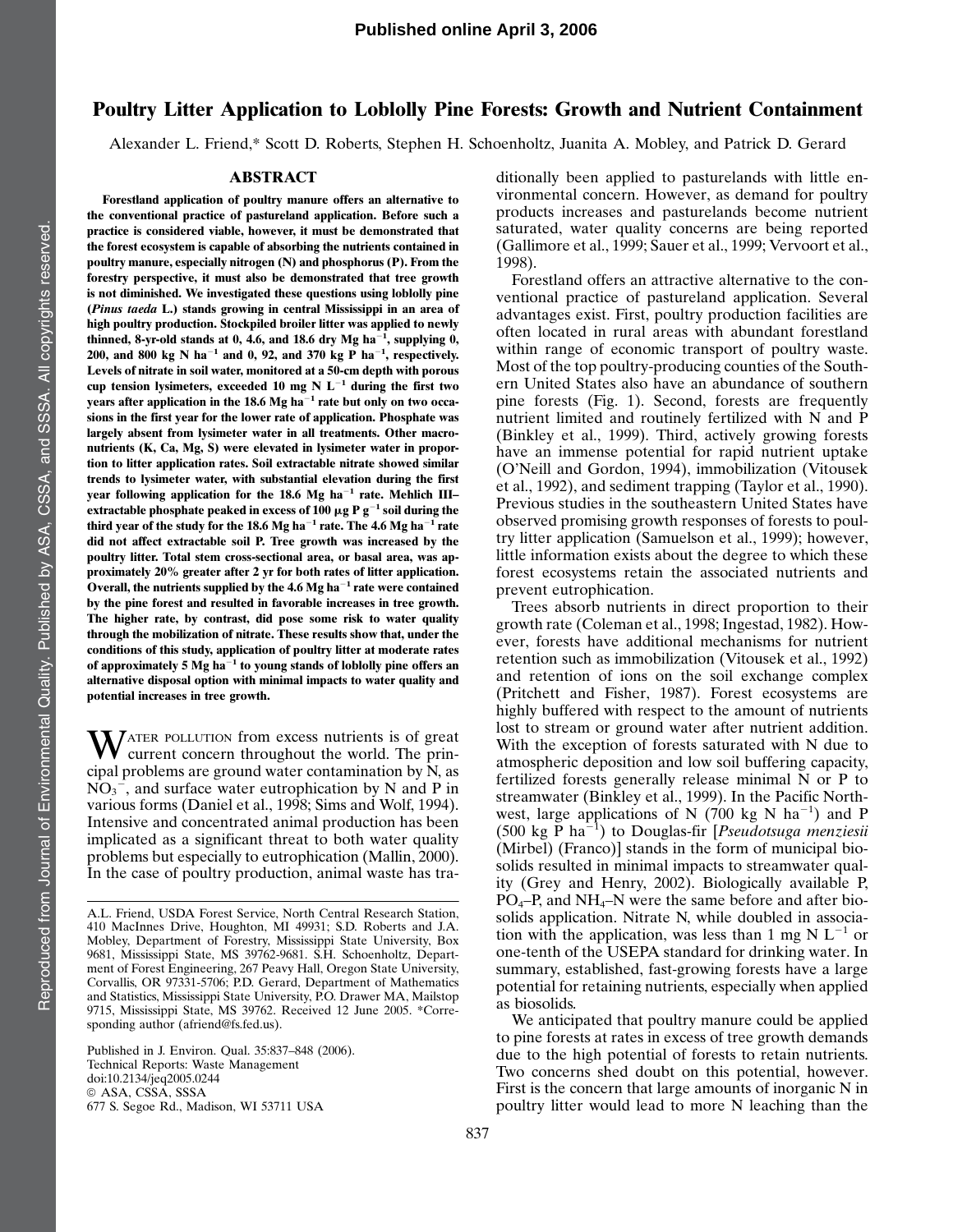

Fig. 1. Concurrence of poultry production and the distribution of southern pine forests, by county. Light and dark shading indicate low and high concurrence, respectively, for the presence of southern pine forest land and the abundance of chickens in birds ha $^{-1}\!.$  For details see Materials and Methods.

same amount of N applied in purely organic form. Poultry litter can contain 25 to 50% of total N as ammonia (Williams et al., 1999), and the use of inorganic N fertilizers (e.g.,  $NH<sub>4</sub>NO<sub>3</sub>$ ) has resulted in greater leaching of N than organic N fertilizers (e.g., urea) (Binkley et al., 1999). Second is the concern that the control of understory vegetation, as is commonly practiced in southern pine stands (Clason, 1993; Lauer et al., 1993), could undermine ecosystem nutrient retention by eliminating the nutrient retention of vigorously regrowing woody and herbaceous understory plants (Jokela et al., 1990). Vigorous proliferation of competing vegetation following biosolids application is well documented, and is often controlled with herbicides (Torbert and Johnson, 1993; Young et al., 1993). To address this concern, we used an intensive herbicide regimen to control competing vegetation, thus helping ensure that the nutrient retention we report is representative of what intensively managed pine forests could retain. Consequently, the results reported in this study represent the most conservative case.

The objective of our study was to evaluate the potential for using loblolly pine stands for poultry litter application in poultry producing regions of the South. Loblolly pine was selected because of its abundance (Fig. 1) and its economic importance. Two questions

were addressed: (i) Will these forests retain the nutrients associated with poultry waste?, and (ii) Will litter application enhance tree growth? Representative pine stands were thinned to permit access and given one-time litter applications at rates designed to meet and exceed tree nutrient demand. Containment was addressed by analyzing macronutrients in soil water, available N and P in soil extracts, and N and P content of the foliage and forest floor. Growth was addressed by measurements of tree heights and stem diameters. Measurements were collected over 5 yr.

# MATERIALS AND METHODS

## Land Cover–Land Use Analysis

We mapped the concurrence of poultry production and forest coverage in southern pine for counties in Arkansas, Louisiana, Mississippi, Alabama, Georgia, Florida, South Carolina, and North Carolina, USA (Fig. 1). Poultry production is based on the number of chickens older than 3 mo per hectare as reported in the U.S. Geological Survey Distributed Spatial Library, using 1987 poultry data, categorized as C1 (0–0.62 birds ha<sup>-1</sup>), C2 (0.63–4.94 ha<sup>-1</sup>), and C3 (4.95–51.87 ha<sup>-1</sup>). Standardized southern pine area (hectares of loblolly–short leaf pine or longleaf–slash pine types per hectare of land in each county) is based on Smith et al. (2004) using 2002 forest data, categorized as P1 (0–0.115 ha ha<sup>-1</sup>), P2 (0.116–0.289 ha ha<sup>-1</sup>),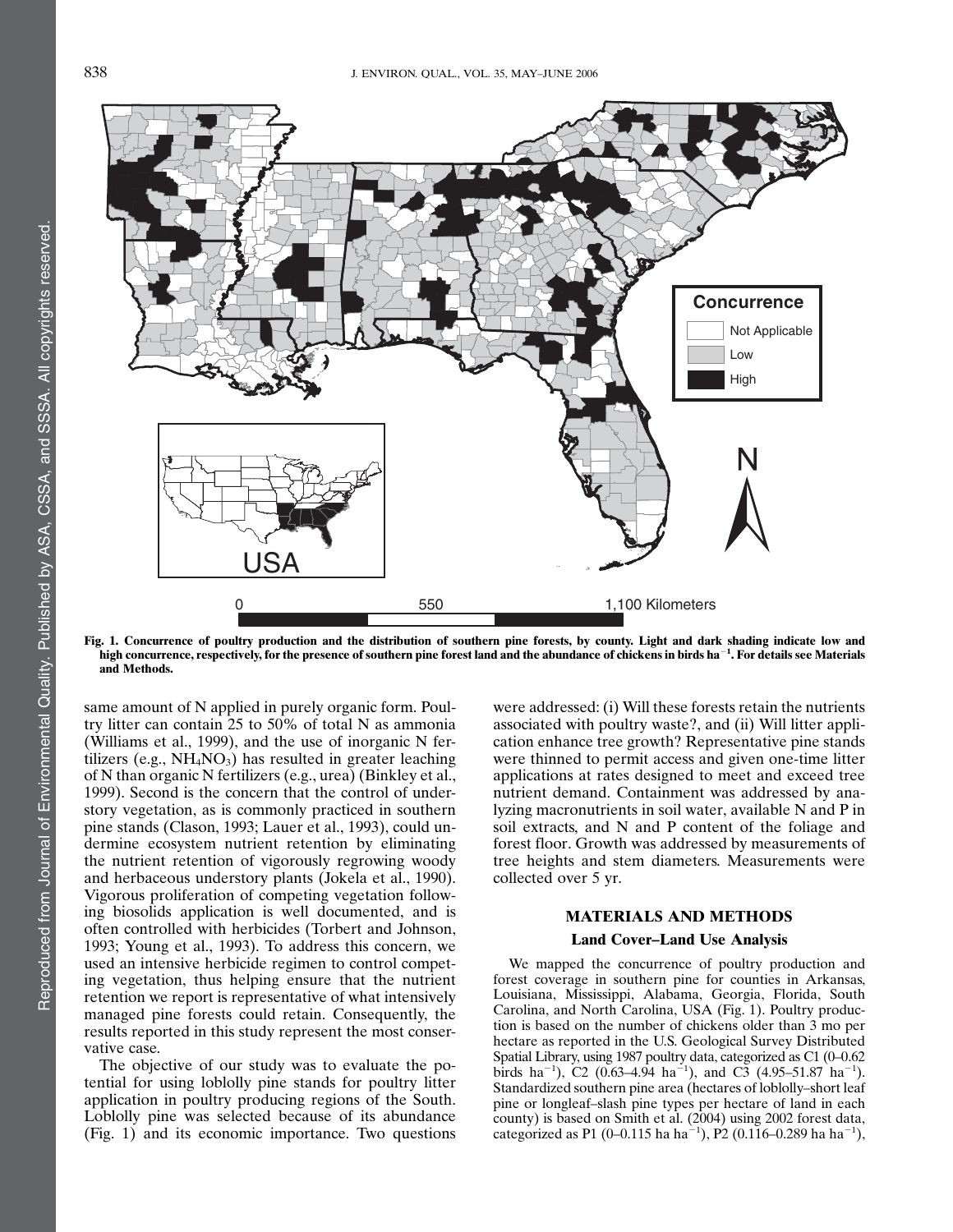and P3  $(0.290-0.642 \text{ ha ha}^{-1})$  classes. The figure presents concurrence as: (i) not applicable: counties with no pine or no chickens reported, (ii) low: counties with either low chickens (C1) or low pines (P1), or (iii) high: counties with moderate to high chickens (C2 or C3) and moderate to high pine (P2 or P3).

#### Study Site

The study site was a young loblolly pine stand near Newton, Mississippi, USA  $(32^{\circ}20'$  N,  $89^{\circ}04'$  W), growing on a fine sandy loam in the Shubuta series (fine, mixed, semiactive, thermic Typic Paleudults) (USDA, 1960). Measured soil properties before treatment were 65% sand, 22% silt, 13% clay, pH 5.1 in water, and pH 4.4 in  $CaCl<sub>2</sub>$  for the 0- to 8-cm layer; and 59% sand, 17% silt, 24% clay, pH 4.9 in water, and pH 4.0 in  $CaCl<sub>2</sub>$ for the 8- to 24-cm layer. Soil nutrient availability before treatment is represented by the control values of experimental results (Table 1, Fig. 2–5). Average annual daily high temperature for Newton County is approximately 24° and the low is approximately 11°C. Annual precipitation is approximately 1400 mm. The setting was gently sloping with 2 to 5% slopes and an elevation of 125 m. The stand was cut in 1990 and planted, though vigorous regeneration from seed resulted in excessively high stem densities.

Nine  $20 - \times 20$ -m plots were established in the winter of 1999–2000. Each plot was manually thinned to a basal area of approximately  $11 \text{ m}^{-2}$  ha<sup>-1</sup>. All trees from the thinning operation were carefully removed from the plots by hand to minimize disturbance to the litter and soil organic horizons. Non-pine vegetation was controlled annually through manual application of Arsensal (77 mL, 53% active ingredient; BASF, Ludwigshafen, Germany) and Escort (5.7 g, 60% active ingredient; DuPont, Wilmington, DE) with a surfactant in a water mix of 15 L per 0.04 ha plot. The plots were positioned on the landscape with independent drainage. All sampling and measurements were taken from the inner  $10- \times 10$ -m portion of each plot.

Poultry litter was applied on 13 Mar. 2000 using stockpiled cake collected from a local broiler growing operation near Newton, MS. Each plot receiving a litter treatment was divided into 16 sections. Litter was applied manually by evenly spreading the appropriate amount to each section. At the time of field application the moisture content of the litter was 21%. Elemental composition on a dry weight basis was C 38%, N 4.3%, P 2.0%, K 3.2%, Ca 2.8%, Mg 0.7%, S 0.6%, Zn 590 ppm, B 60 ppm, Mn 680 ppm, Fe 987 ppm, and Cu 969 ppm. Three experimental rates of manure were applied to three plots each in a completely randomized design:  $\overline{0}$ , 4.6, and 18.6 dry Mg ha<sup>-1</sup>. These rates were based on the N assay of the litter to supply 0, 200, and 800 kg N ha<sup>-1</sup> and resulted in P additions of 0, 92, and 370 kg P ha<sup>-1</sup>. The 200 kg N ha<sup>-1</sup> rate is representative of conventional forest fertilization practices (Allen, 1987) and the 800 kg ha<sup>-1</sup> rate was used to intentionally push the soil plant N uptake system by applying more N than usual.

#### Sampling and Analyses

Soil water was sampled using porous cup suction lysimeters (5-cm diameter; Soilmoisture Equipment, Santa Barbara, CA) installed at three locations within each plot. Lysimeters were installed at a 50-cm depth by hand auger and sealed at the soil surface with bentonite (Morrison, 1983). The depth was selected to be below the argillic horizon (20- to 45-cm depth) and representative of water likely to escape root uptake. Installation took place between January and February 2000. Soil water samples were collected under a tension of approximately 60 kPa the week before manure application, and every month thereafter when soil moisture was adequate. To account for seasonal variability in lysimeter yield, datasets from a given collection date were only analyzed if samples could be collected from at least seven of the nine possible lysimeters in each treatment. Solution samples were analyzed for cations  $(NH_4, K, Mg, Ca)$  and anions  $(NO_3, PO_4, SO_4)$  using a DX500 ion chromatograph (Dionex, Sunnyvale, CA). All ionic concentrations are expressed on an elemental basis (i.e.,  $NH_4-N$ ,  $NO<sub>3</sub>–N$ , and  $PO<sub>4</sub>–P$ ). Elemental concentrations were highly variable among lysimeters in a given plot, with some missing values. Evaluation of treatment effects was made using a mixed

| Table 1. Characteristics of current vear foliage for three rates of litter application. |  |
|-----------------------------------------------------------------------------------------|--|
|-----------------------------------------------------------------------------------------|--|

| Date                 | $0$ Mg litter ha <sup>-1</sup>          |                                                |                  | 4.6 Mg litter ha <sup>-1</sup> |                  | 18.6 Mg litter ha <sup>-1</sup> |  |
|----------------------|-----------------------------------------|------------------------------------------------|------------------|--------------------------------|------------------|---------------------------------|--|
|                      |                                         | Nitrogen concentration (g N $kg^{-1}$ dry wt.) |                  |                                |                  |                                 |  |
| <b>June 2000</b>     | $15.1 \pm 0.8$ ab†                      |                                                | $14.7 \pm 0.8$ b |                                | $17.3 \pm 0.6a$  |                                 |  |
| <b>December 2000</b> | $13.6 \pm 0.2b$                         |                                                | $13.9 \pm 0.3b$  |                                | $16.4 \pm 0.6a$  |                                 |  |
| <b>June 2001</b>     | $13.4 \pm 0.4b$                         |                                                | $13.0 \pm 0.2b$  |                                | $14.6 \pm 0.6a$  |                                 |  |
| December 2001        | $13.6 \pm 0.3b$                         |                                                | $14.3 \pm 0.1ab$ |                                | $14.8 \pm 0.2a$  |                                 |  |
| <b>June 2002</b>     | $11.7 \pm 0.3b$                         |                                                | $12.9 \pm 0.5a$  |                                | $13.0 \pm 0.2a$  |                                 |  |
| December 2002        | $14.4 \pm 0.4a$                         |                                                | $14.9 \pm 0.3a$  |                                | $15.2 \pm 0.5a$  |                                 |  |
|                      | Carbon to nitrogen ratio (g $g^{-1}$ )  |                                                |                  |                                |                  |                                 |  |
| <b>June 2000</b>     | $35.5 \pm 1.7ab$                        |                                                | $36.7 \pm 1.8a$  |                                |                  | $30.9 \pm 1.0$ b                |  |
| December 2000        | $41.3 \pm 0.7a$                         |                                                | $40.0 \pm 0.6a$  |                                |                  | $34.3 \pm 1.1b$                 |  |
| <b>June 2001</b>     | $43.1 \pm 1.0a$                         |                                                | $44.3 \pm 1.1a$  |                                |                  | $39.4 \pm 1.8$ b                |  |
| December 2001        | $41.2 \pm 0.9a$                         |                                                | $39.1 \pm 0.4ab$ |                                | $37.4 \pm 0.5b$  |                                 |  |
| <b>June 2002</b>     | $47.0 \pm 1.3a$                         |                                                | $42.6 \pm 1.7b$  |                                | $42.2 \pm 0.8b$  |                                 |  |
| December 2002        | $38.3 \pm 1.0a$                         |                                                | $36.8 \pm 0.6a$  |                                | $36.0 \pm 1.1a$  |                                 |  |
|                      | Phosphorus concentration (g $kg^{-1}$ ) |                                                |                  |                                |                  |                                 |  |
|                      | <b>Flush 1</b>                          | Flush 2                                        | <b>Flush 1</b>   | Flush 2                        | Flush 1          | Flush 2                         |  |
| <b>June 2000</b>     | $1.03 \pm 0.03$ b‡                      | $1.83 \pm 0.13b$                               | $1.57 \pm 0.03a$ | $2.23 \pm 0.10$ ab             | $1.60 \pm 0.10a$ | $2.50 \pm 0.21a$                |  |
| December 2000        | $0.83 \pm 0.03b$                        | $0.87 \pm 0.03b$                               | $1.37 \pm 0.09a$ | $1.33 \pm 0.07a$               | $1.33 \pm 0.09a$ | $1.43 \pm 0.12a$                |  |
| <b>June 2001</b>     | $0.77 \pm 0.03b$                        | $1.00 \pm 0.06$ b                              | $1.60 \pm 0.12a$ | $1.87 \pm 0.09a$               | $1.53 \pm 0.20a$ | $1.83 \pm 0.17a$                |  |
| December 2001        | $0.77 \pm 0.03b$                        | $0.73 \pm 0.03b$                               | $1.20 \pm 0.06a$ | $1.30 \pm 0.06a$               | $1.33 \pm 0.07a$ | $1.37 \pm 0.03a$                |  |
| <b>June 2002</b>     | $0.57 \pm 0.03b$                        | $0.90 \pm 0.06b$                               | $0.97 \pm 0.03a$ | $1.50 \pm 0.06a$               | $0.97 \pm 0.07a$ | $1.37 \pm 0.09a$                |  |
| December 2002        | $0.87 \pm 0.03b$                        | $0.97 \pm 0.07$ b                              | $1.37 \pm 0.03a$ | $1.47 \pm 0.03a$               | $1.33 \pm 0.03a$ | $1.53 \pm 0.03a$                |  |
|                      |                                         |                                                |                  |                                |                  |                                 |  |

 $\dagger$  Values presented are means  $\pm$  standard error. Similar letters within a row indicate no significant treatment differences ( $\alpha = 0.05$ ) for that date according to Duncan's Multiple Range Test. Nitrogen concentration and carbon to nitrogen ratio means average Flush 1 and Flush 2 as flush differences were not significant.

‡ Mean separation letters for phosphorus indicate differences, as discussed above, but within the same flush.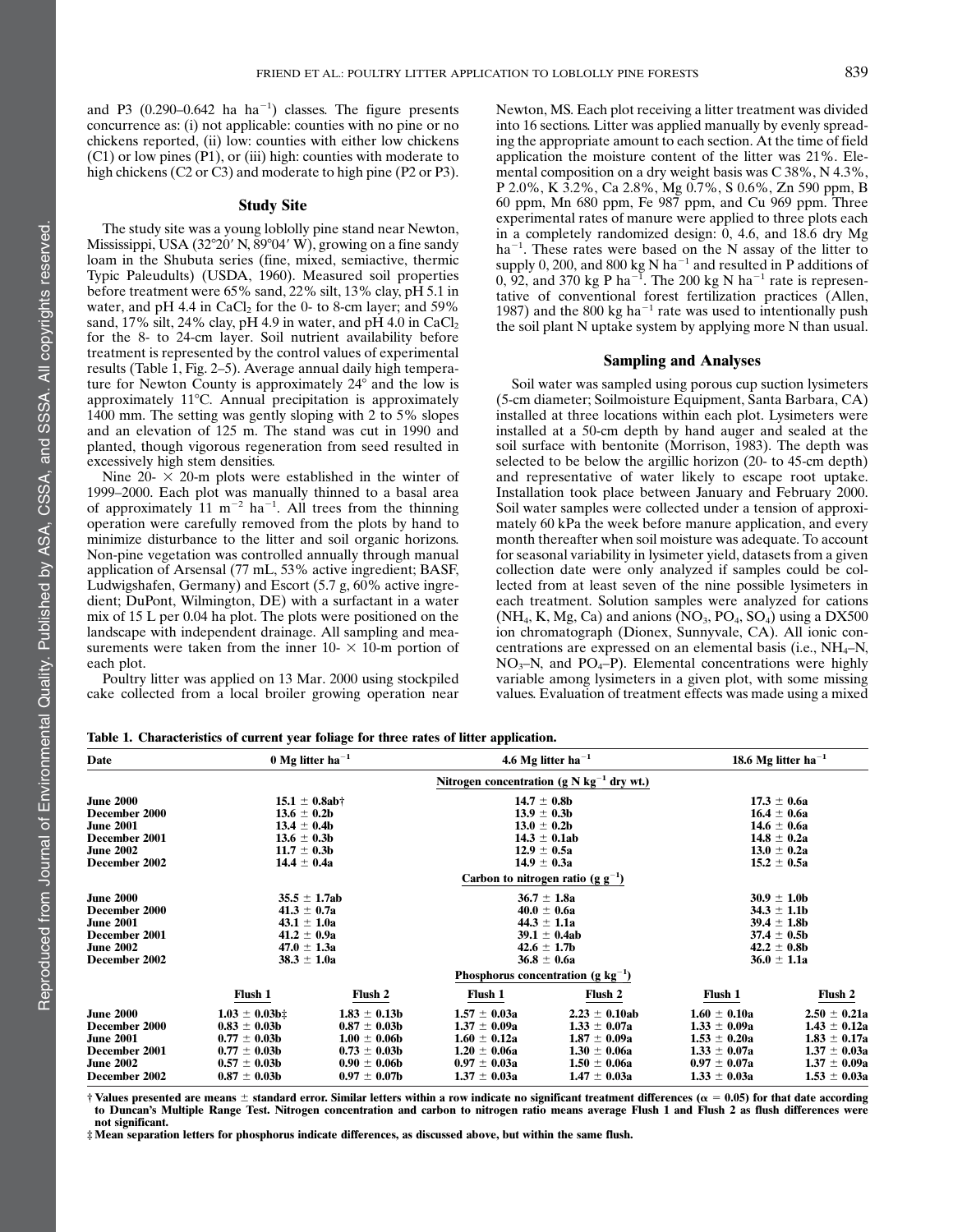

Fig. 2. Poultry litter treatment effects on soil solution concentrations from suction lysimeters installed at a 50-cm depth in each plot. Means are shown by sampling date for (a) ammonium,  $NH_4-N$ , (b) nitrate,  $NO_3-N$ , (c) potassium, K, (d) calcium, Ca, (e) magnesium, Mg, and (f) sulfate, SO<sub>4</sub>–S. Similar letters (or no letters) among the three treatments indicate no significant treatment effects according to Tukey's test ( $\alpha = 0.05$ ).

models approach, allowing for unequal treatment population variances. Pairwise least squares means comparisons were performed in SAS ( $\alpha = 0.05$ ) (SAS Institute, 2001).

Available N and P from soil were determined monthly. Mineral soil was collected from upper (0–8 cm) and lower (8–24 cm) depths from five random locations in each plot using a 2.5-cm-diameter push tube. Samples were dried at  $32^{\circ}$ C to a constant weight (48 h) and sieved to remove any coarse fraction  $(>2$  mm). Available N was determined by extracting soil with 2 M KCl followed by spectrophotometric analysis on an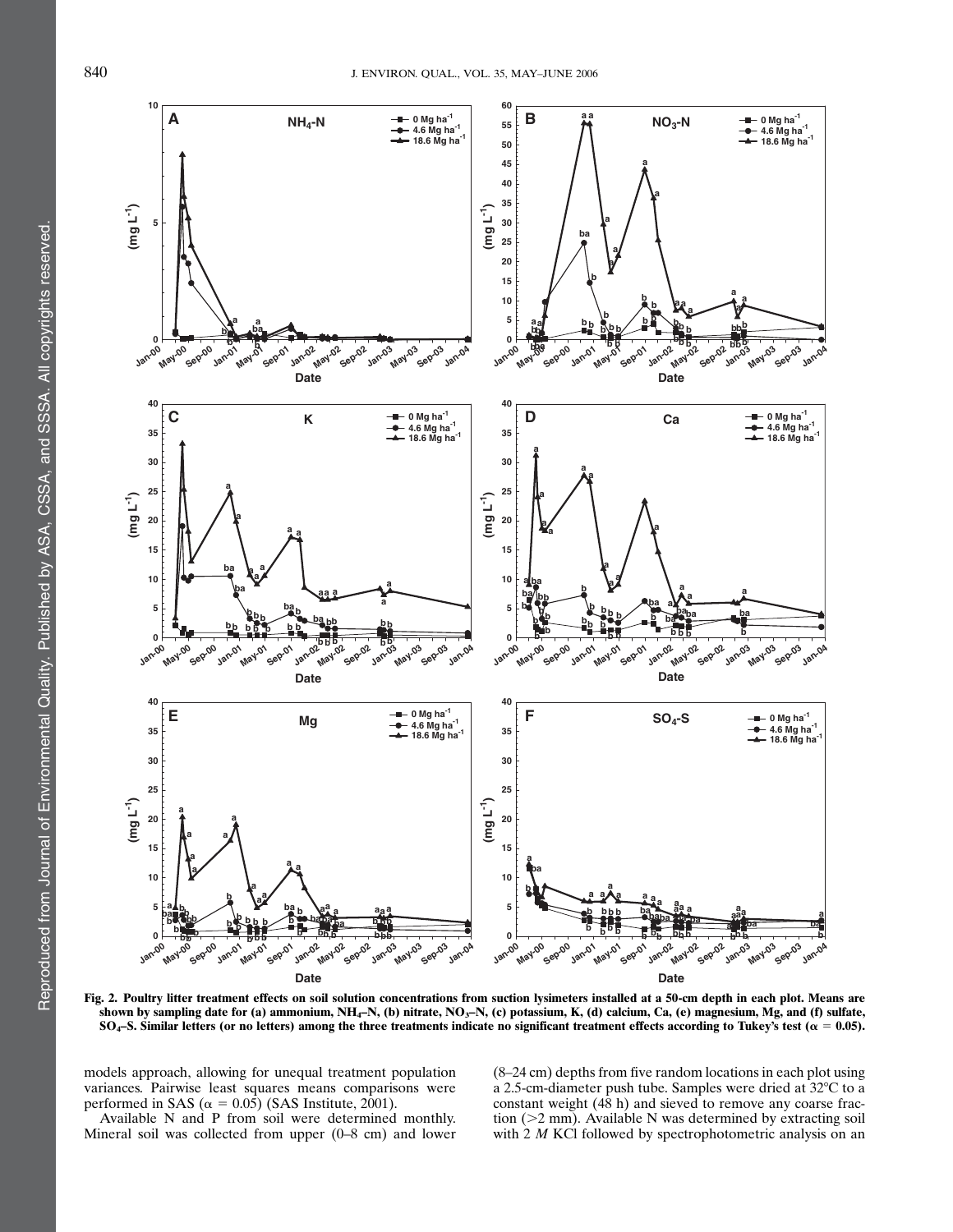

**Date**

Fig. 3. Poultry litter treatment effects on soil KCl extractable NO<sub>3</sub> from the (a) 0- to 8-cm depth (excluding O horizon) and (b) 8- to 24-cm depth presented as micrograms of N per gram of soil. Plotted are treatment means for each sampling date. Similar letters (or no letters) among the three treatments indicate no significant treatment effect at that date according to Tukey's test ( $\alpha = 0.05$ ).

Auto Analyzer II (Technicon, Tarrytown, NY) following standard procedures (Maynard and Kalra, 1993). Available P was determined by acid extraction with a Mehlich-III solution (see Tran and Simard, 1993) followed by analysis using inductively coupled plasma spectrometry techniques (Jones and Case, 1990) with a 3200DV Optima ICP (PerkinElmer, Wellesley, MA).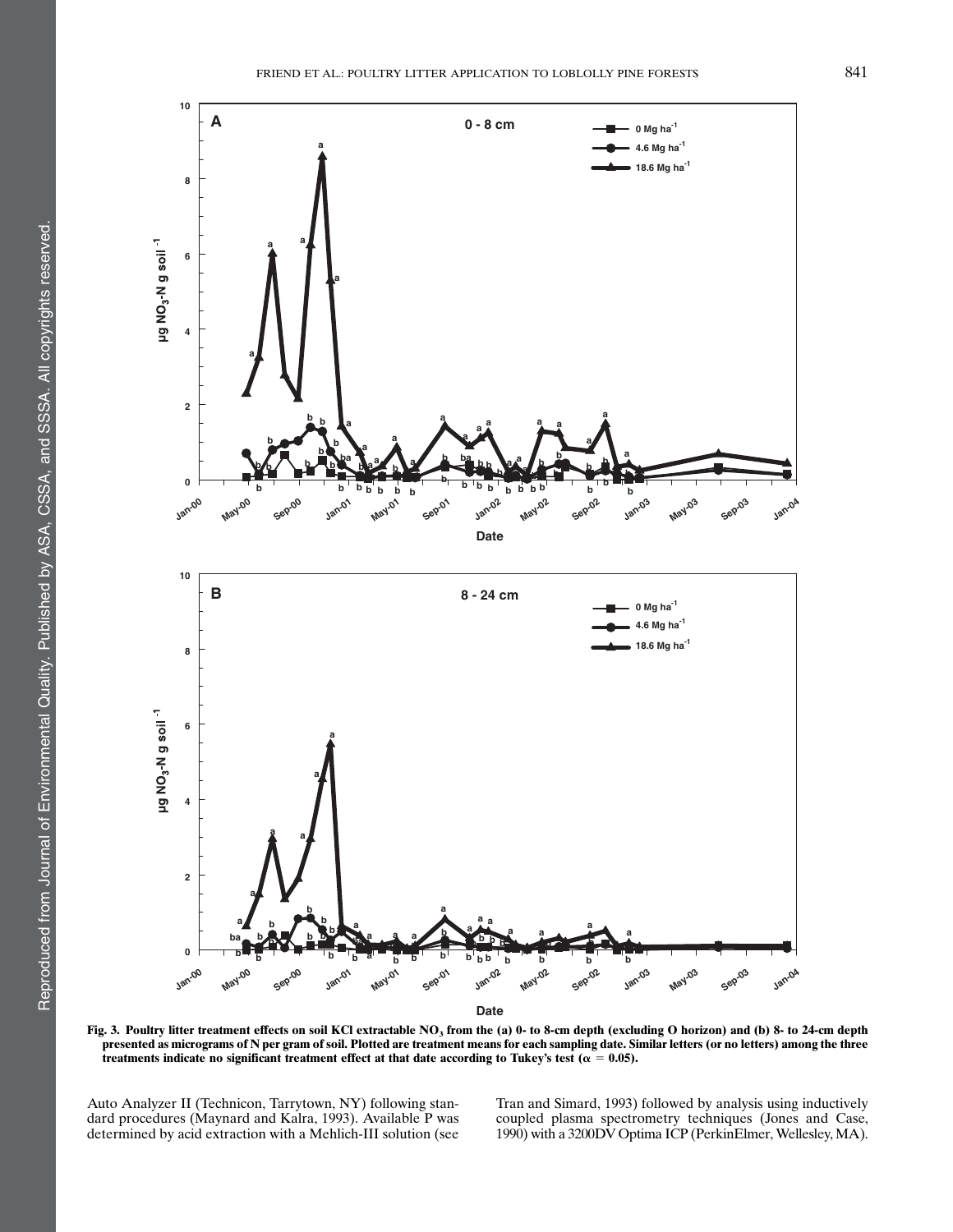

Fig. 4. Soil Mehlich III–extractable PO<sub>4</sub>–P from the (a) 0- to 8-cm depth (excluding O horizon) and (b) 8- to 24-cm depth presented as micrograms of P per gram of soil. Plotted are treatment means for each sampling date. Similar letters (or no letters) among the three treatments indicate no significant treatment effect at that date according to Tukey's test ( $\alpha = 0.05$ ).

Treatment effects were analyzed separately for each depth using a completely random design and the GLM procedure in SAS ( $\alpha = 0.05$ ) (SAS Institute, 2001).

Foliage and forest floor were sampled for determinations of total N and P in June and December of each year. Current year foliage was collected from the upper-third of three tree crowns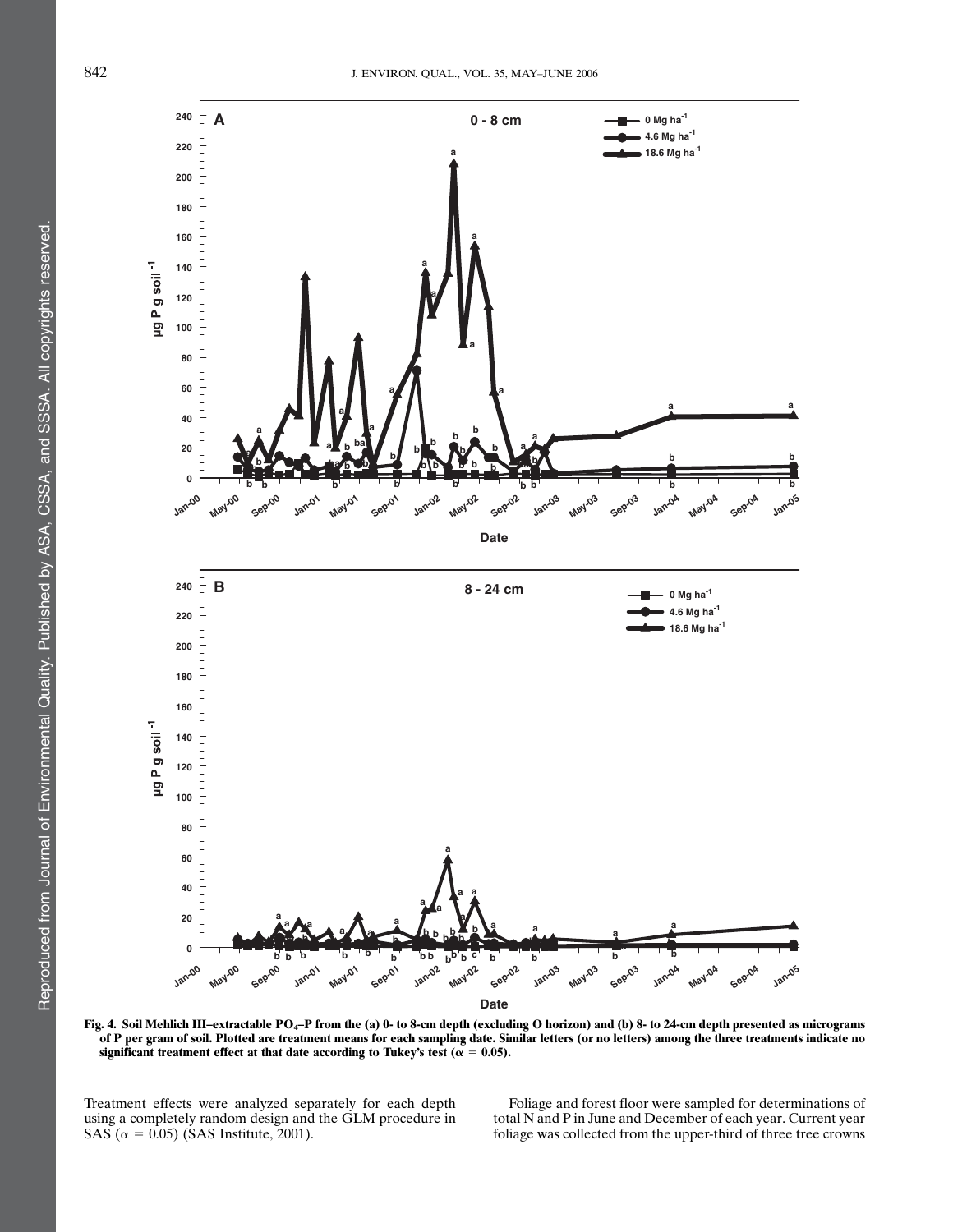

Fig. 5. Nitrogen and phosphorus content of forest floor (O horizon) collected from plots treated with poultry litter. Plotted are the treatment mean values during the first five growing seasons after application. Similar letters (or no letters) among the three treatments indicate no significant treatment effect at that date according to Tukey's test ( $\alpha = 0.05$ ). Error bars indicate  $\pm$  one standard error of the mean.

per plot, and separated into first- and second-flush foliage. Forest floor was collected from three  $0.25 \text{--} m^2$  frames in each plot. All foliage and forest floor subsamples were collected from random locations and composited into one sample per plot. Samples were dried at  $65^{\circ}$ C to a constant weight (48 h) and ground through a 60-mesh sieve. Total N and C were analyzed with a Fisons 1500 NA NCS Analyzer (ThermoQuest Italia, Milan, Italy) using Dumas combustion techniques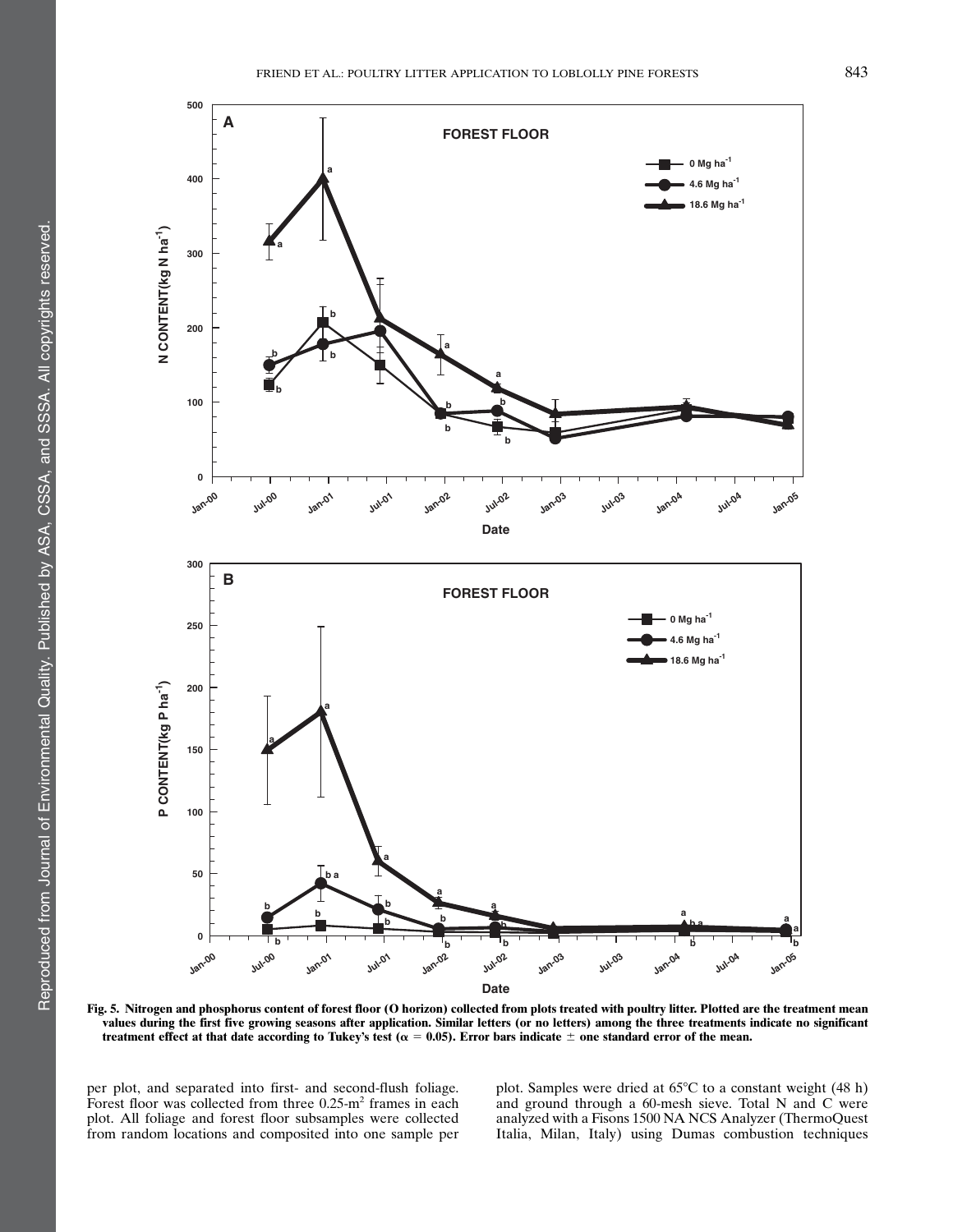(Jones and Case, 1990). Total P was analyzed from resolubilized ash using inductively coupled plasma spectrometry as described above. Mineral soil was analyzed for total N and total C using the methods described above.

Tree growth was recorded before treatment and at the end of each growing season by measuring stem diameter (at 1.3 m height above the soil surface) and the total height of every tree within the interior  $10 \times 10$  m of each plot. Basal area, the cross-sectional area of a tree stem at 1.3 m, was calculated for each tree. Plot basal area  $(m^2 \text{ ha}^{-1})$  was derived from the sum of the basal areas of all trees on a plot. Plot average tree height, quadratic mean stem diameter, and plot basal area were analyzed using a completely random design and the GLM procedure in SAS ( $\alpha = 0.05$ ) (SAS Institute, 2001).

## RESULTS AND DISCUSSION Soil Lysimeter Water

The first measurable effect of the added litter on soil water was a spike in ammonium concentration in the first 2 mo after application (Fig. 2a). The statistical significance of this effect was marginal ( $p$  values from 0.06 to 0.14) because it was observed sporadically; nonetheless, it occurred consistently during the first four sample periods. Ammonium N is abundant in poultry litter (Williams et al., 1999), but is readily immobilized by soil microbes and on the soil exchange complex, making the detection of abundant ammonium at a 50-cm depth an unusual finding. We speculate that some lysimeters were collecting soil water that drained rapidly through soil macropores following precipitation events, with little exposure to the soil exchange complex. With the exception of this transitory elevation associated with plots receiving litter, ammonium N remained below 1 mg  $L^{-1}$ for all plots throughout the study.

Nitrate N showed no treatment effects until 8 mo after litter application (Fig. 2b) when soil water showed a large pulse of nitrate N for both the 4.6 and 18.6 Mg ha<sup>-1</sup> treatments. The fall pulse occurred again during the second year after application, but was only significant for the 18.6 Mg ha<sup>-1</sup> treatment. Nitrate was apparently generated in the soil during the growing-season months, especially in the litter plots, but was only detected in the fall when site water balance became positive. It should be noted that lysimeters were dry from at least June to August of each year, so concentrations are reported for spring and fall only. Three years after application, nitrate in the 18.6 Mg ha<sup> $-1$ </sup> treatment remained elevated relative to control, although concentrations were below 10 mg  $L^{-1}$  and there was not a distinctive fall pulse.

Similar results have been reported for large applications of poultry litter or biosolids to other forest lands. Minkara et al. (1995) found nitrate N concentrations of 150 mg N L<sup>-1</sup> at 61 cm after applying 800 kg N ha<sup>-1</sup> from poultry litter to a newly planted loblolly pine stand. Similarly, Brockway and Urie (1983) found nitrate N concentrations of 24 mg N  $L^{-1}$  at 1.2 m after applying 1380 kg N ha<sup>-1</sup> from municipal sludge to a 40-yr-old white *(Pinus strobus L.)* and red pine *(Pinus resinosa*) Soland.) stand. It should be noted, however, that lysimeter measurements do not necessarily reflect export from the system. A 16-yr-old Douglas-fir stand receiving 700 kg N ha<sup> $-1$ </sup> from municipal sludge generated nitrate N concentrations of less than 1.5 mg  $L^{-1}$  from stream discharge water (Grey and Henry, 2002).

The basic cations, K, Ca, and Mg, were all elevated in lysimeter water immediately after litter application, by more than an order of magnitude in 18.6 Mg ha<sup> $-1$ </sup> plots compared with control plots (Fig. 2c, 2d, 2e). After the initial leaching of cations from March to May 2000, there was a consistent seasonal pattern of elevated concentrations in the fall associated with the recharge of soil moisture, then a decrease and leveling off through winter and spring. Elevated concentrations of K, Ca, and Mg were pronounced for the first two years after litter application, beyond which, with the exception of K, the treatment effects were significant but concentrations were on the same order of magnitude as in control plots. Four years after litter application, K in lysimeter water remained elevated by fivefold (Fig. 2c). Interestingly, the intermediate litter application rate  $(4.6 \text{ Mg} \text{ ha}^{-1})$ showed a similar trend as  $18.6 \text{ Mg} \text{ ha}^{-1}$  for all cations, but was statistically indistinguishable from the control plots. The elevation of cations in leachate from this study was comparable to that of similar studies, with a maximum increase of about 10-fold between treatment and control (Medalie et al., 1994; Sauer et al., 1999; Shepard and Bennett, 1998).

Phosphate P was less than 0.4 mg P  $L^{-1}$  throughout the study (not graphed). Treatment differences existed only in October 2001, when phosphate was 0, 0.03, and 0.07 mg P  $L^{-1}$  in 0, 4.6, and 18.6 Mg ha<sup>-1</sup> treatments, respectively. Sulfate S was elevated by about 1.5-fold in 18.6 Mg ha<sup> $-1$ </sup> relative to the other two treatments. This trend lasted for the first two years after application, then SO4–S returned to near-control levels (Fig. 2f).

## Soil Nitrogen and Phosphorus Extracts

Unlike soil water, which showed early treatment effects, there were no treatment effects on KCl-extractable ammonium N. There was an initial spike in ammonium N in May 2000 across all treatments and depths. Ammonium N was elevated to 40  $\mu$ g N g<sup>-1</sup> soil at both soil depths (0–8 and 8–24 cm), but by June 2000 levels had returned to approximately 6  $\mu$ g N g<sup>-1</sup> soil in the upper depth and 3  $\mu$ g N g<sup>-1</sup> soil in the lower depth (data not shown). We attributed this spike in soil ammonium to a pulse of N mineralization associated with the thinning of all plots that took place over the winter of 1999–2000, resulting in a large input of organic N and conditions favorable to N mineralization. The spike was not large enough, however, to impact ammonium in the lysimeter water of the control plot which remained near zero for the entire study (Fig. 2a).

Soil KCl extractable nitrate N was elevated in the 18.6 Mg ha<sup> $-1$ </sup> treatment during the first month after litter application and remained elevated throughout the first year (Fig. 3). Seasonally, there were peaks of nitrate N in June and October, both of which followed periods of warm moist conditions favorable to N mineralization. Similar patterns were observed in both upper and lower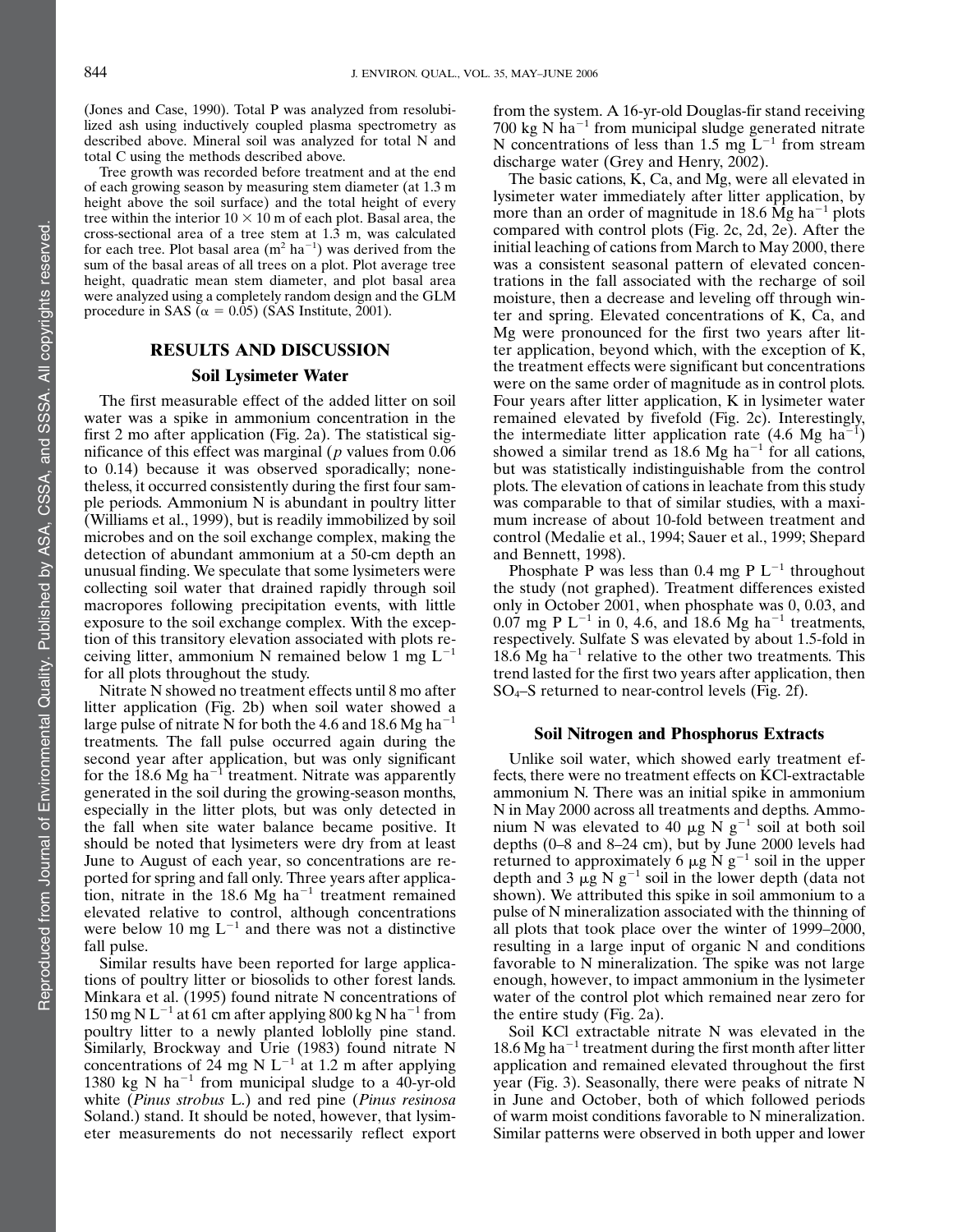soil depths. The 18.6 Mg ha<sup> $-1$ </sup> treatment also resulted in elevated nitrate in the second and third years after application but the magnitude of the effect was minor in comparison with the first year, especially in the lower soil depth. These results are generally consistent with patterns observed in the lysimeter water, except that the elevation of nitrate in 2000 soil water was nearly the same as in 2001 whereas soil extractable nitrate dropped substantially from 2000 to 2001. Such differences in magnitude of effect could be explained by a dilution–concentration phenomenon for soil water, or by a substantial transport of nitrate produced in organic horizons and moving directly to lysimeter water through macropores.

Extractable soil phosphate P was substantially elevated by the 18.6 Mg ha<sup>-1</sup> treatment (Fig. 4) compared with 4.6 Mg ha<sup> $-1$ </sup> or control. Unlike nitrate, however, phosphate P appeared to be largely retained within the system. There was a strong attenuation of available P with depth, with nearly 10-fold less at the 8- to 24-cm depth (Fig. 4b) compared with the 0- to 8-cm depth (Fig. 4a). Furthermore,  $PO_4$ –P collected from lysimeters was less than 0.4 mg  $L^{-1}$  (data not shown). Even in the 18.6 Mg  $ha^{-1}$  treatment plots, peak levels of available P were much lower than those seen under intensive hayfield applications. For example, annual applications of poultry (Sistani et al., 2004) or swine (Novak et al., 2000) manure delivering approximately 300 kg P ha<sup>-1</sup> yr<sup>-1</sup> to soils supporting bermuda grass result in nearly twice the level of Mehlich-extractable P in the surface soil (400– 800  $\mu$ g P g<sup>-1</sup>) than we reported with a one-time application of  $370 \text{ kg} \text{ P} \text{ ha}^{-1}$  to forestland (Fig. 4a). It is also important to recognize that Mehlich-extractable P is not necessarily representative of P vulnerable to leaching. Maguire and Sims (2002) developed a phosphorus saturation index based on extractable P relative to extractable  $AI + Fe$  that correlated well with phosphorus leaching from soil, using the Mehlich-III extraction for both P and  $AI$  + Fe. The index is based largely on Ultisol soils, as in our study. They found that the molar P to [Al 1 Fe] ratio must be in excess of 0.2 for P to be leached. Therefore, in our system, with a peak P value of 60  $\mu$ g  $g^{-1}$  in the 8- to 24-cm depth, aluminum concentrations would need to be less than 300  $\mu$ g g<sup>-1</sup> for P to leach. Since Maguire and Sims (2002) found no values less than 400  $\mu$ g g<sup>-1</sup> in a range of soils comparable to our study, leaching of phosphate from our system is unlikely. In addition, much of the concern with pasture application stems from overland flow directly into surface water. In forest systems, with well-developed forest floors, overland flow is far less common (Brooks et al., 1997).

The seasonal pattern of P availability showed sporadic spikes, but in general treatment effects were greatest during the third year after application (Fig. 4). The lag in phosphate availability contrasts with nitrate, which was abundant early and became much less abundant by 2002 (Fig. 3). This 2-yr lag in inorganic P availability likely reflects the P deficient nature of the soil and persistent immobilization of P in soil organic matter. High rates of P immobilization were reported by Piatek and Allen (2001) in loblolly pine leaf litter. Because the current

stand was thinned heavily immediately before litter application, normal immobilization by litter was likely enhanced by the presence of dead roots and stumps.

## Foliage and Litter Nitrogen and Phosphorus

Poultry litter application had greater impacts on foliar P than on foliar N concentrations. Treatments did result in increased foliar N and decreased C to N ratios in all sampling dates except the final one (Table 1). However, foliar N was relatively high in all three treatments throughout the three years of monitoring. All of our mid-winter values were above the critical value of 12 g N  $kg^{-1}$  for loblolly pine (Allen, 1987; Colbert and Allen, 1996) and well above those reported for nutrient stressed sites (Gough et al., 2004). The lack of nitrogen limitation is ascribed to inherent fertility, organic N inputs (i.e., fine root turnover) associated with thinning immediately before plot treatments, control of competing vegetation, and reduced N demand from the residual stand after thinning. Foliar P, by contrast, was consistently below the critical level of 1 g P kg<sup>-1</sup> (Allen, 1987) at mid-winter for all three years in plots that received no litter (Table 1), reflecting the P deficient nature of these sites. Litter application substantially increased foliar P concentration, doubling it in many cases. Phosphorus demand was apparently satisfied with the 4.6 Mg ha<sup> $-1$ </sup> treatment, as the 18.6 Mg ha<sup> $-1$ </sup> treatment resulted in no additional increase in P concentration over the 4.6 Mg  $ha^{-1}$  treatment. Our findings with foliar P are consistent with the widespread responses of loblolly pine to P additions on Ultisols of the upper Gulf Coastal Plain (Allen, 1990).

Nutrient responses of the forest floor followed trends similar to those in the foliage. Nitrogen and P concentrations were elevated by poultry litter addition resulting in substantially elevated pools of N and P in the forest floor (Fig. 5). In the first year after application, N was elevated by twofold and P was elevated more than 20-fold with 18.6 Mg ha<sup> $-1$ </sup> of litter compared with the control. As with foliage, the C to N mass ratio was less (approximately 30) at 18 Mg ha<sup> $-1$ </sup> than in the control (approximately 50) during the first two growing seasons (data not shown). Forest floor N and P pools returned to control levels by the end of the third growing season (Fig. 5). This illustrates the importance of the litter layer in forests as a buffering mechanism for nutrient retention. In our case, nearly 200 kg N ha<sup>-1</sup> and 150 kg P ha<sup>-1</sup> were retained via immobilization in the litter layer during the first growing season. This represents 25% of the N and 50% of the P applied in the poultry waste.

Mineral soil was analyzed for total N, total C, and C to N ratio for the same months that are reported for forest floor N and P; however, no treatment effects were found. Total N content was approximately 1 g N kg<sup>-1</sup> in the 0- to 8-cm layer and approximately 0.5  $\tilde{g}$  N kg<sup>-1</sup> in the 8- to 25-cm layer. Carbon content varied in similar proportions with approximately 20 g C kg<sup>-1</sup> in the 0- to 8-cm layer and 10  $\bar{g} C kg^{-1}$  in the 8- to 25-cm layer. The C to N ratio varied from 20 to 25, over both depths, with no treatment effects.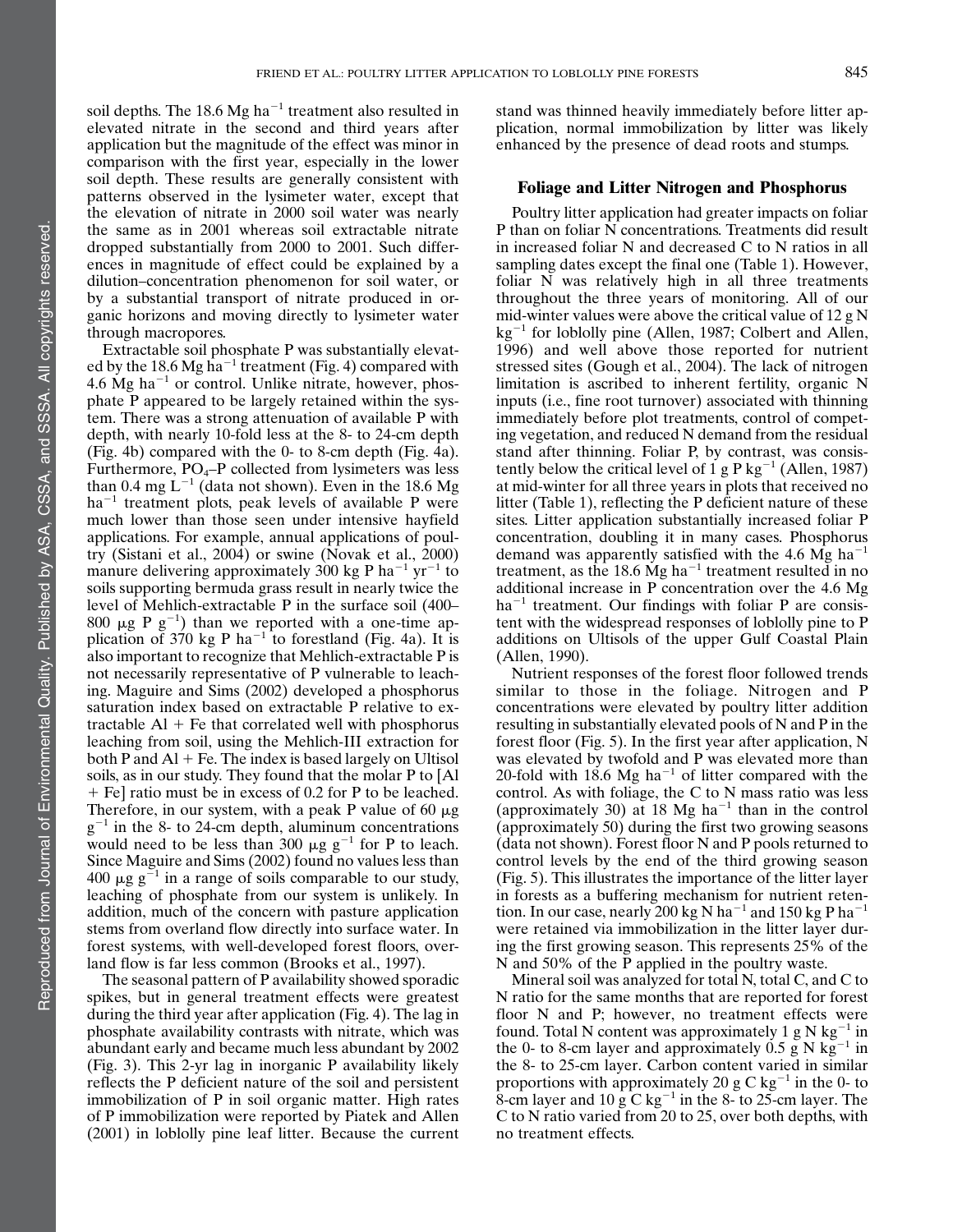

Fig. 6. Total basal area (cross-sectional area of all trees) of loblolly pine from plots treated with poultry litter. Plotted are the mean values, by treatment, following the first five growing seasons after litter application. Similar letters (or no letters) among the three treatments indicate no significant treatment effects according to Tukey's test ( $\alpha = 0.05$ ). Error bars indicate  $\pm$  one standard error of the mean.

### Tree Growth

Poultry litter increased tree growth appreciably. During the year in which litter was applied, standing basal area increased by about 5% (not significant) for both treatments compared with the control. During the second year, treatment effects became significant and the size difference widened to about 20% (Fig. 6) and remained at that margin from the third through the fifth years. Interestingly, height was not affected by litter application but did increase over time, from a range of 6 to 7 m in the first year to a range of 9 to 13 m in the fifth year (data not shown). Our results were similar to those reported by Samuelson et al. (1999) for 18-yr-old loblolly pine growing on a similar soil in the adjacent state of Alabama. After two growing seasons, they found that stem diameter increment at a 1.3-m height increased from 1.1 cm in control plots to 1.5 cm in plots treated with poultry litter that supplied 240 kg N ha<sup>-1</sup> and 100 kg P ha<sup> $-1$ </sup>. This is a 40% increase in growth rate. We found 2-yr diameter increment increased from 1.15 cm in control plots to 1.76 cm in plots treated with poultry litter supplying 200 kg N ha<sup>-1</sup> and 92 kg P ha<sup>-1</sup> (4.6 Mg) litter ha<sup> $-1$ </sup>), which is a 53% increase in growth rate over the same time period. Standing volume after 4 yr in our study was 76, 97, and 106  $\text{m}^3$  ha<sup>-1</sup> in 0, 4.6, and 18.6 Mg litter ha<sup> $-1$ </sup> treatments, respectively (Roberts et al., 2006).

#### **CONCLUSIONS**

Loblolly pine forests offer considerable potential for the application of poultry litter in the southeastern United States. Nutrients were contained and applied lit-

ter had positive effects on tree growth. Nutrients in the 4.6 Mg  $ha^{-1}$  treatment were almost entirely contained. At the high application rate (18.6 Mg ha $^{-1}$ ) nutrients were still contained remarkably well. Nitrate N in soil water for this treatment exceeded 10 mg  $L^{-1}$  during the first two growing seasons after application; however,  $NO<sub>3</sub>$  was below 10 mg L<sup>-1</sup> after the second season. The USEPA standard for drinking water is 10 mg  $L^{-1}$  and applies to ground water and stream water. This standard is not applicable to soil water from a 50-cm depth but the comparison illustrates the success with which our system retained nitrate despite the application of 18.6 Mg ha<sup> $-1$ </sup> of poultry litter. In addition, vegetation regrowth would normally respond more rapidly than the pine and accumulate the initial pulse of nutrient availability (Jokela et al., 1990). We repeatedly controlled competing vegetation to evaluate the nutrient removal potential of the pine system; therefore, our conclusions concerning nutrient containment are conservative.

In reference to tree growth, litter applications of 200 kg N ha<sup>-1</sup> and 92 kg P ha<sup>-1</sup> (4.6 Mg litter ha<sup>-1</sup>) resulted in an appreciable growth stimulation. An increase of 20% in basal area will greatly increase the value of the stand by shortening the rotation age or increasing the volume harvested, thereby increasing the net worth of the stand. These responses are comparable to what we might expect from a commercial application of chemical fertilizers. Despite the obvious economic benefits of fertilizing southern pine (Williams and Farrish, 2000), one study has found that social barriers may be more important considerations to implementing this practice than economics (Lynch and Tjaden, 2004). We will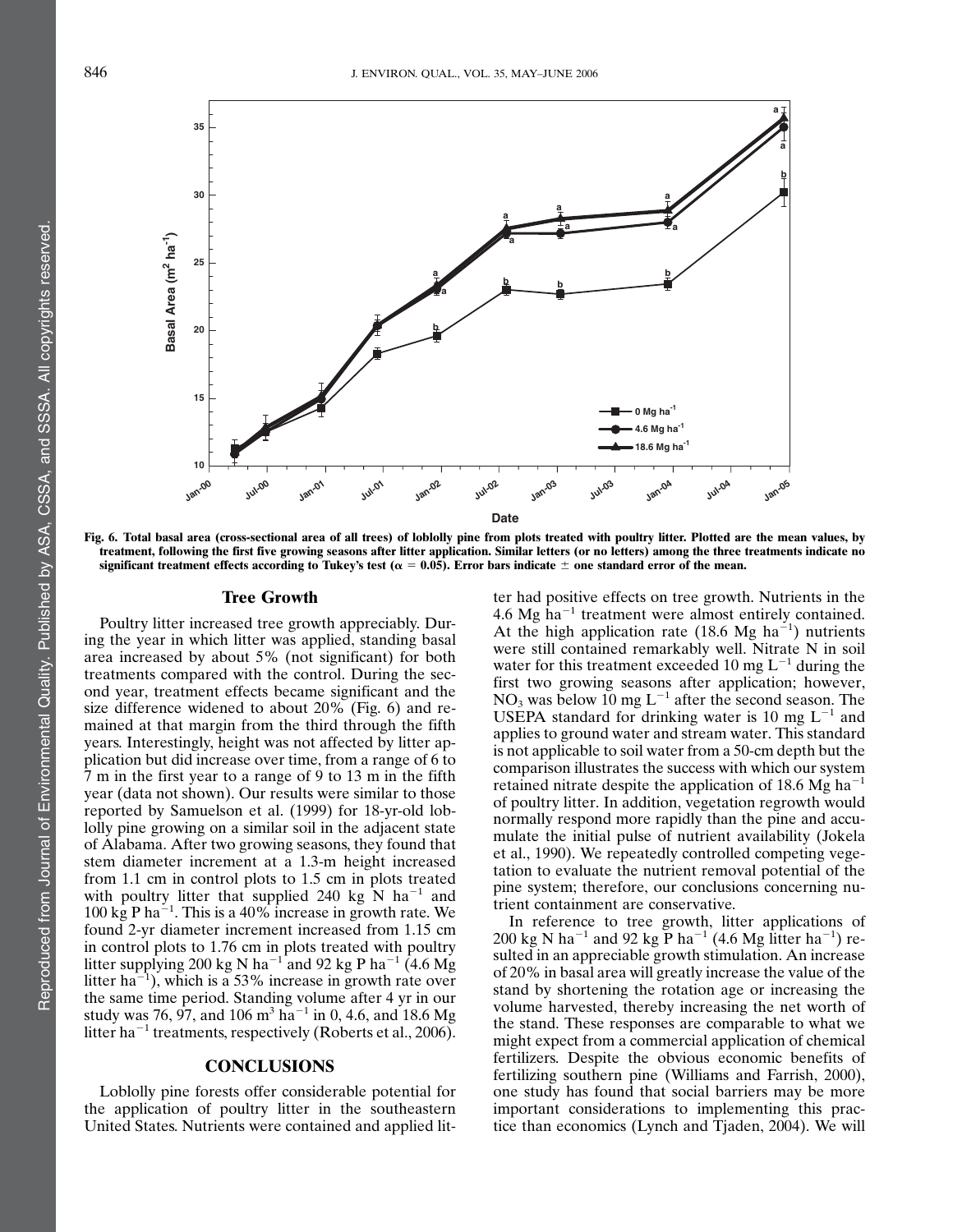continue to monitor the site to see if the 18.6 Mg ha<sup> $-1$ </sup> treatment maintains its increased growth for a longer period than the 4.6 Mg ha<sup> $-1$ </sup> treatment.

Overall, our results indicate that poultry litter applications of approximately 5 dry Mg  $ha^{-1}$  to mid-rotation loblolly pine stands will be easily contained by the ecosystem and may result in significant increases in tree growth. Previous work has shown that techniques exist for land applying biosolids, including poultry litter, on an operational scale (Grey and Henry, 2002; Samuelson et al., 1999). The extent to which this practice can be repeated in subsequent rotations is unknown; however, there is an abundance of forestland with no history of litter application, and a single 4.6 Mg ha<sup> $-1$ </sup> application per rotation (approximately every 30 yr) would be consistent with current N fertilization practices, though in excess of P needs (Allen, 1987). Our results with the higher rate (approximately 20  $Mg$  ha<sup>-1</sup>) suggest repeated applications of approximately 5 Mg  $ha^{-1}$  over several rotations would be sustainable; however, longterm studies of forest application should be used to evaluate the long-term sustainability of this practice. Forest land provides a valuable alternative to pasturelands that have received repeated applications of litter and are becoming saturated with respect to N or P.

#### ACKNOWLEDGMENTS

Funding for this study was provided by the Mississippi Agricultural and Forestry Experiment Station and the Department of Forestry, Forest and Wildlife Research Center, Mississippi State University. This project was part of a larger effort led by Dr. F.T. Withers. Thanks are extended to E.J. Murphy II and the Coastal Plain Branch Station for extensive help locating and maintaining the study site. D.M. Dennis conducted and supervised much of the initial field work. J. Smith provided invaluable assistance throughout the project. S.A. Pugh, USDA Forest Service, North Central Research Station (USDA-FS-NCRS), conducted the land cover–land use analysis and prepared Fig. 1. Additional support was provided by the USDA-FS-NCRS Belowground Processes Research Work Unit (NC-4159).

#### **REFERENCES**

- Allen, H.L. 1987. Forest fertilizers: Nutrient amendment, stand productivity, and environmental impact. J. For. 85:37–46.
- Allen, H.L. 1990. Manipulating loblolly pine productivity with early cultural treatment. p. 301–317. In S.P. Gessel et al. (ed.) Sustained Productivity of Forest Soils: Proc. 7th North Am. For. Soil. Conf. Univ. of British Columbia, Vancouver, BC, Canada.
- Binkley, D., H. Burnham, and H.L. Allen. 1999. Water quality impacts of forest fertilization with nitrogen and phosphorus. For. Ecol. Manage. 121:191–213.
- Brockway, D.G., and D.H. Urie. 1983. Determining sludge fertilization rates for forests from nitrate-N in leachate and groundwater. J. Environ. Qual. 12:487–492.
- Brooks, K.N., P.F. Ffolliott, H.M. Gregersen, and L.F. DeBano. 1997. Hydrology and the management of watersheds. 2nd ed. Iowa State Univ. Press, Ames.
- Clason, T.R. 1993. Hardwood competition reduces loblolly pine plantation productivity. Can. J. For. Res. 23:2133–2140.
- Colbert, S.R., and H.L. Allen. 1996. Factors contributing to variability in loblolly pine foliar nutrient concentrations. South. J. Appl. For. 20:45–52.
- Coleman, M.D., R.E. Dickson, and J.G. Isebrands. 1998. Growth and

physiology of aspen supplied with different fertilizer rates. Physiol. Plant. 103:513–526.

- Daniel, T.C., A.N. Sharpley, and J.L. Lemunyon. 1998. Agricultural phosphorus and eutrophication: A symposium overview. J. Environ. Qual. 27:251–257.
- Gallimore, L.E., N.T. Basta, D.E. Storm, M.E. Payton, R.H. Huhnke, and M.D. Smolen. 1999. Water treatment residual to reduce nutrients in surface runoff from agricultural land. J. Environ. Qual. 28:1474–1478.
- Gough, C.M., J.R. Seiler, and C.A. Maier. 2004. Short-term effects of fertilization on loblolly pine (Pinus taeda L.) physiology. Plant Cell Environ. 27:876–886.
- Grey, M., and C. Henry. 2002. Phosphorus and nitrogen runoff from a forested watershed fertilized with biosolids. J. Environ. Qual. 31: 926–936.
- Ingestad, T. 1982. Relative addition rate and external concentrations; driving variables used in plant nutrition research. Plant Cell Environ. 5:443–453.
- Jokela, E.J., W.H. Smith, and S.R. Colbert. 1990. Growth and elemental content of slash pine 16 years after treatment with garbage composted with sewage sludge. J. Environ. Qual. 19:146–150.
- Jones, J.B., and V.W. Case. 1990. Sampling, handling, analyzing plant tissue samples. p. 389–427. In R.L. Westerman (ed.) Soil testing and plant analysis. 3rd ed. SSSA, Madison, WI.
- Lauer, D.K., G.R. Glover, and D.H. Gjerstad. 1993. Comparison of duration and method of herbaceous weed control on loblolly pine response through midrotation. Can. J. For. Res. 23:2116–2125.
- Lynch, L., and R. Tjaden. 2004. Would forest landowners use poultry manure as fertilizer? J. For. 102:40–45.
- Maguire, R.O., and J.T. Sims. 2002. Measuring agronomic and environmental soil phosphorus saturation and predicting phosphorus leaching with Mehlich 3. Soil Sci. Soc. Am. J. 66:2033–2039.
- Mallin, M.A. 2000. Impacts of industrial animal production on rivers and estuaries. Am. Sci. 88:26–37.
- Maynard, D.G., and Y.P. Kalra. 1993. Nitrate and exchangeable ammonium nitrogen. p. 25–38. In M.R. Carter (ed.) Soil sampling and methods of analysis. Lewis Publ., Boca Raton, FL.
- Medalie, L., W.B. Bowden, and C.T. Smith. 1994. Nutrient leaching following land application of aerobically digested municipal sewage sludge in a northern hardwood forest. J. Environ. Qual. 23:130–138.
- Minkara, M.Y., J.H. Wilhoit, C.W. Wood, and K.S. Yoon. 1995. Nitrate monitoring and gleams simulation for poultry litter application to pine seedlings. Trans. ASAE 38:147–152.
- Morrison, R.D. 1983. Ground water monitoring technology: Procedures, equipment and applications. Timco, Prairie du Sac, WI.
- Novak, J.M., D.W. Watts, P.G. Hunt, and K.C. Stone. 2000. Phosphorus movement through a Coastal Plain soil after a decade of intensive swine manure application. J. Environ. Qual. 29:1310–1315.
- O'Neill, G.J., and A.M. Gordon. 1994. The nitrogen filtering capability of Carolina poplar in an artificial riparian zone. J. Environ. Qual. 23:1218–1223.
- Piatek, K.B., and H.L. Allen. 2001. Are forest floors in mid-rotation stands of loblolly pine (Pinus taeda L.) a sink for nitrogen and phosphorus? Can. J. For. Res. 31:1164–1174.
- Pritchett, W.L., and R.F. Fisher. 1987. Properties and management of forest soils. 2nd ed. John Wiley & Sons, New York.
- Roberts, S.D., A.L. Friend, and S.H. Schoenholtz. 2006. Growth of precommercially thinned loblolly pine 4-years following application of poultry litter. In Proc. 13th Biennial South. Silvicultural Res. Conf. Gen. Tech. Rep. SRS-##. USDA For. Serv., Southern Res. Stn., Asheville, NC (in press).
- Samuelson, L.J., J. Wilhoit, T. Stokes, and J. Johnson. 1999. Influence of poultry litter fertilization on 18-year-old loblolly pine stand. Commun. Soil Sci. Plant Anal. 30:509–518.
- SAS Institute. 2001. SAS procedures guide: Release 8.02 ed. SAS Inst., Cary, NC.
- Sauer, T.J., T.C. Daniel, P.A. Moore, K.P. Koffey, D.J. Nichols, and C.P. West. 1999. Poultry litter and grazing animal waste effects on runoff water quality. J. Environ. Qual. 28:860–865.
- Shepard, M.A., and G. Bennett. 1998. Nutrient leaching losses from a sandy soil in lysimeters. Commun. Soil Sci. Plant Anal. 29:931–946.
- Sims, J.T., and D.C. Wolf. 1994. Poultry waste management: Agricultural and environmental issues. Adv. Agron. 52:1–83.
- Sistani, K.R., G.E. Brink, A. Adeli, H. Tewolde, and D.E. Rowe. 2004.